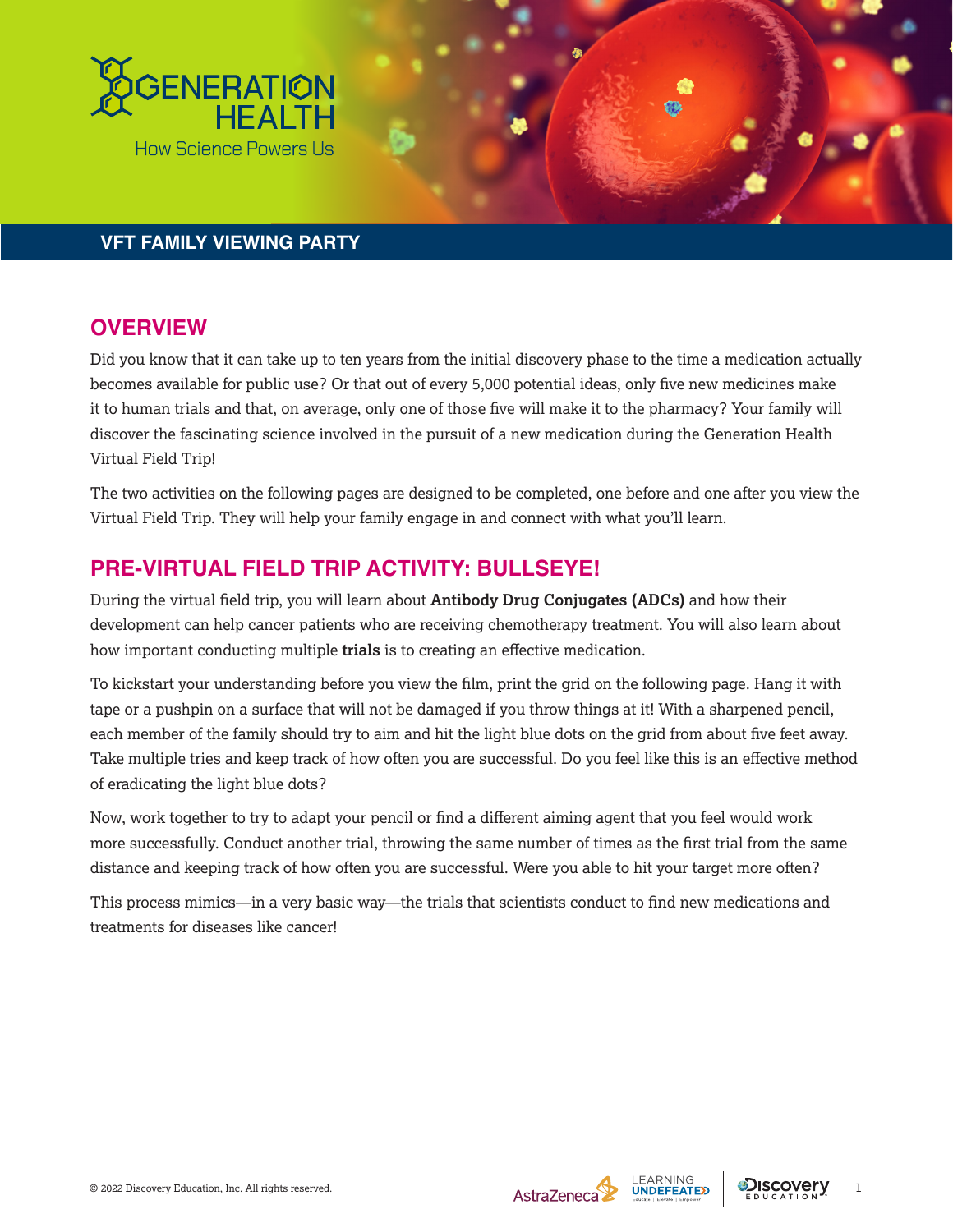



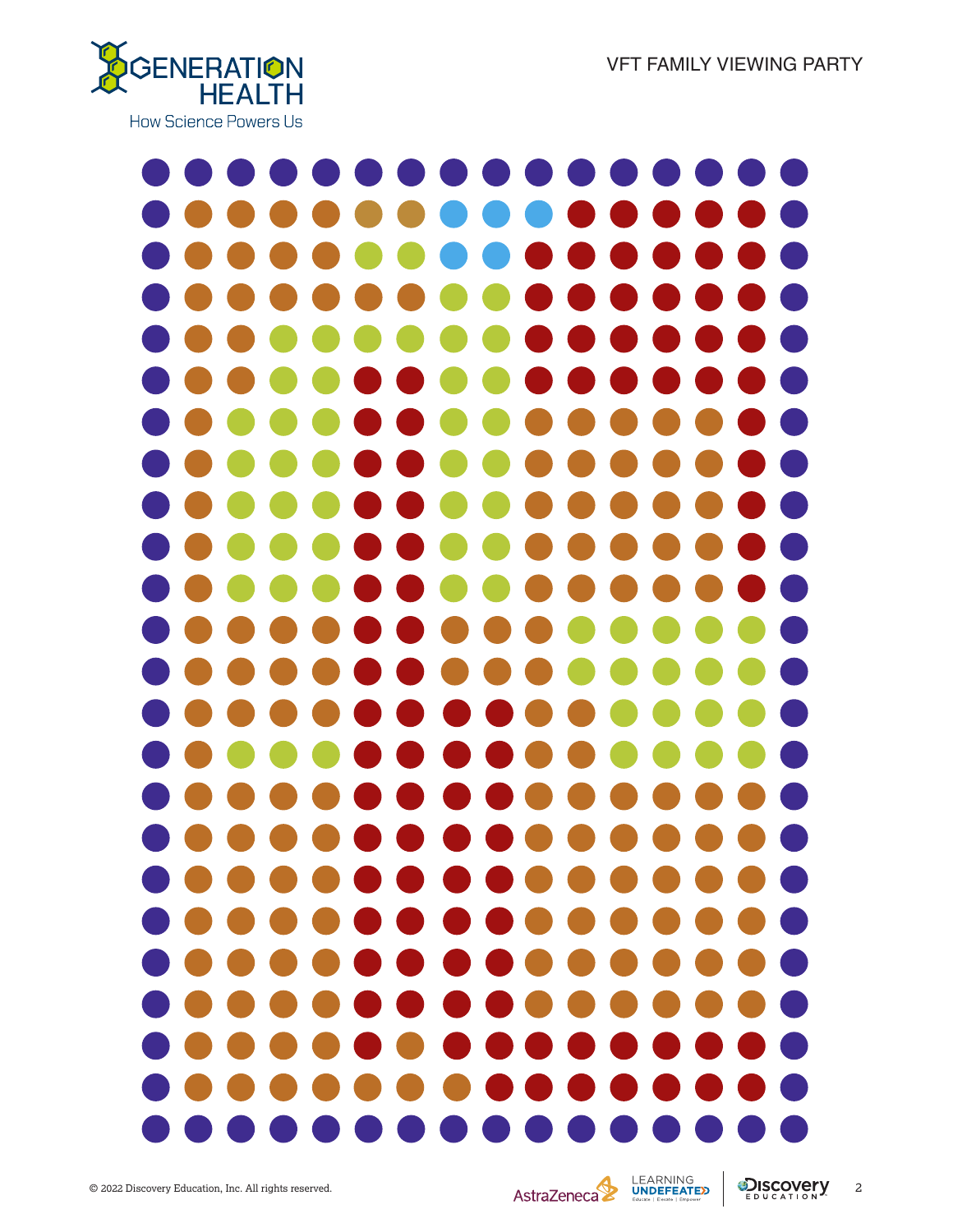

# **POST-VIRTUAL FIELD TRIP ACTIVITY: THE SCIENTIFIC METHOD**

You just learned about the important role that the **scientific method** plays in things as simple and fun as figuring out what's in a box, to things as complex and important as finding a cure for cancer. The scientific method is an effective problem-solving technique that can be adapted to all sorts of situations and, as a family, you'll apply it to the following experiment. You can use the Lab Notes sheet on the following page to record your findings!

Gummy bears are a delicious snack, but they are also going to be the main material we use to answer our question: "What happens to a gummy bear when it is placed into different solutions?" Before you begin your experiment, you'll want to take some observation notes on the gummy bears. Measure their length and width, note how much they weigh and their color, comment on their appearance, and note their general size. Then, you'll be ready to use the scientific method!

**Safety Note:** *While gummy bears are delicious, never eat materials from a scientific experiment! (But, if it is okay with your family, munch away on the extras!)* 

First, you will need to create four solutions in which to soak your gummy bears:

- 1. Water
- 2. 1 tsp of salt  $+1$  cup of water
- 3. 1 tsp of vinegar + 1 cup of water
- 4. 1 tsp of baking soda  $+1$  cup of water

Conduct some background research on each of these solutions and their effects on different foods or materials, or on the reaction of gelatin or chewy candies to liquid solutions.

Based on your research, work with your family to develop a hypothesis about what you think will happen to your gummy bears when soaked in each of the solutions. To test your hypothesis, drop a gummy bear into each solution and set it aside for 24 hours. Observe and record any changes you see and set aside for another 24 hours. At the conclusion of the two days, observe and record the state of your gummy bears. If possible, redo the measurements and observations you first made before you started.

Next, analyze your data. Which solutions changed the gummy bears' length and width, their weight or size, or their color or appearance? Draw conclusions about the effect of each solution based on your data and observations.

Discuss your findings as a family. Was your hypothesis correct? Were there any variables that might have affected your results? Do you need more trials to be sure?

What a fun (and delicious!) way to practice using the scientific method as a family!



- 1. Ask a question
- 2. Background research
- 3. Form a hypothesis
- 4. Test the hypothesis
- 5. Analyze the data
- 6. Draw conclusions
- 7. Share your findings



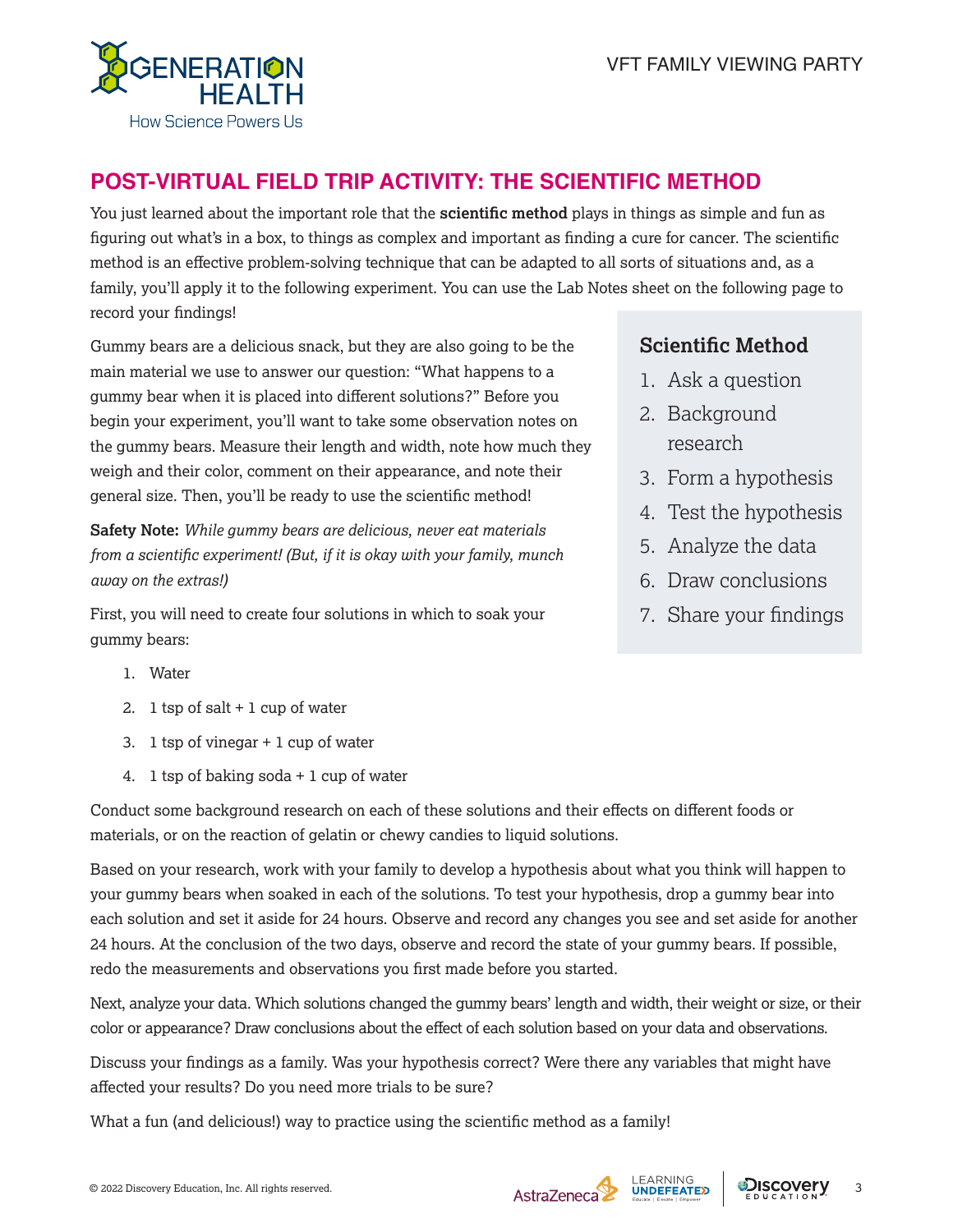



# **SCIENTIFIC METHOD GUMMY BEAR LAB NOTES**

**Question:** What happens to a gummy bear when it is placed into different solutions?

**Initial Observations of Gummy Bears:**

**Background Research:**

**Your Hypothesis:**\_\_\_\_\_\_\_\_\_\_\_\_\_\_\_\_\_\_\_\_\_\_\_\_\_\_\_\_\_\_\_\_\_\_\_\_\_\_\_\_\_\_\_\_\_\_\_\_\_\_\_\_\_\_\_\_\_\_\_\_\_\_\_\_\_\_\_\_\_\_\_\_\_\_\_\_\_\_\_\_\_\_\_

**Test Your Hypothesis:** Using the tables on the following page, record your data and observations over the next 48 hours.

\_\_\_\_\_\_\_\_\_\_\_\_\_\_\_\_\_\_\_\_\_\_\_\_\_\_\_\_\_\_\_\_\_\_\_\_\_\_\_\_\_\_\_\_\_\_\_\_\_\_\_\_\_\_\_\_\_\_\_\_\_\_\_\_\_\_\_\_\_\_\_\_\_\_\_\_\_\_\_\_\_\_\_\_\_\_\_\_\_\_\_\_\_\_\_\_\_\_\_

\_\_\_\_\_\_\_\_\_\_\_\_\_\_\_\_\_\_\_\_\_\_\_\_\_\_\_\_\_\_\_\_\_\_\_\_\_\_\_\_\_\_\_\_\_\_\_\_\_\_\_\_\_\_\_\_\_\_\_\_\_\_\_\_\_\_\_\_\_\_\_\_\_\_\_\_\_\_\_\_\_\_\_\_\_\_\_\_\_\_\_\_\_\_\_\_\_\_\_

**Analyze Your Data and Draw Conclusions:**